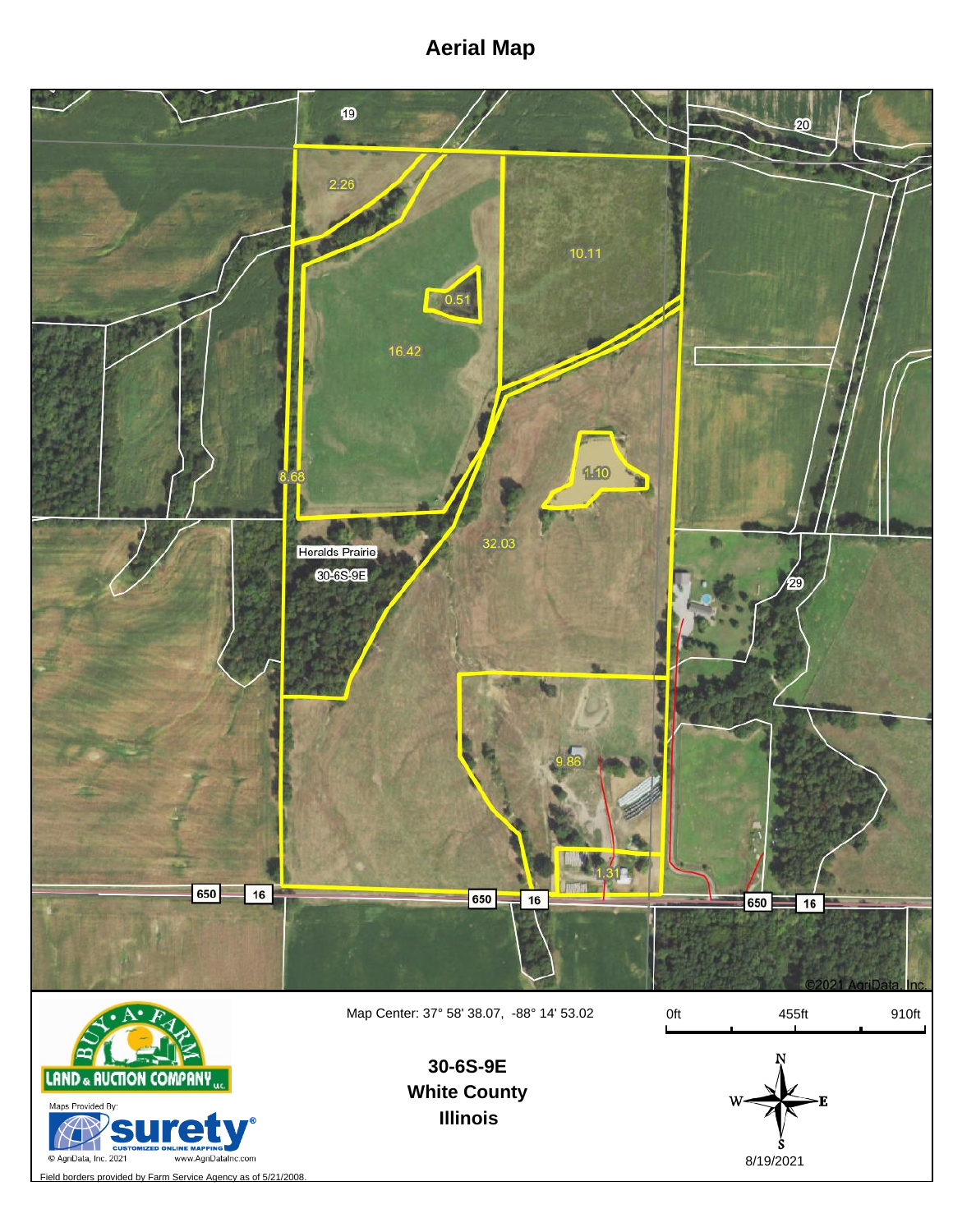## **Soils Map**



| <b>Weighted Average</b> |                                                                     |       |                     | 116.4        | 38.9          | 47.9          | 88                                                |
|-------------------------|---------------------------------------------------------------------|-------|---------------------|--------------|---------------|---------------|---------------------------------------------------|
| W                       | Water                                                               | 0.44  | 0.6%                |              |               |               |                                                   |
| **214C3                 | Hosmer silt loam, 5 to 10 percent slopes, severely<br>eroded        | 0.48  | 0.7%                | **104        | $**34$        | $**43$        | **78                                              |
| **784F                  | Berks loam, 18 to 35 percent slopes                                 | 0.96  | 1.4%                | $*$ 54       | $*$ 20        | $*22$         | $**43$                                            |
| **301B                  | Grantsburg silt loam, 2 to 5 percent slopes                         | 3.54  | $5.0\%$             | $**133$      | $**46$        | $*$ 54        | $**101$                                           |
| **214B2                 | Hosmer silt loam, 2 to 5 percent slopes, eroded                     | 3.73  | 5.3%                | **130        | $*$ *43       | $*$ 54        | **98                                              |
| **8D2                   | Hickory silt loam, 10 to 18 percent slopes, eroded                  | 6.57  | 9.3%                | **108        | **36          | $*44$         | **82                                              |
| **929D3                 | Hickory-Ava complex, 10 to 18 percent slopes,<br>severely eroded    | 7.73  | 10.9%               | **89         | $*30$         | $**37$        | **68                                              |
| **340C2                 | Zanesville silt loam, till plain, 5 to 10 percent slopes,<br>eroded | 8.59  | 12.2%               | $**112$      | **39          | **48          | **85                                              |
| **8F                    | Hickory silt loam, 18 to 35 percent slopes                          | 8.97  | 12.7%               | **86         | **29          | $*35$         | **65                                              |
| 3382A                   | Belknap silt loam, 0 to 2 percent slopes, frequently<br>flooded     | 9.93  | 14.0%               | 156          | 52            | 63            | 117                                               |
| **214C2                 | Hosmer silt loam, 5 to 10 percent slopes, eroded                    | 19.74 | 27.9%               | **126        | $**41$        | $*$ 52        | **95                                              |
| Code                    | Soil Description                                                    | Acres | Percent of<br>field | Corn<br>Bu/A | Soybeans Bu/A | Wheat<br>Bu/A | Crop productivity index for optimum<br>management |
|                         |                                                                     |       |                     |              |               |               |                                                   |

**Table: Optimum Crop Productivity Ratings for Illinois Soil by K.R. Olson and J.M. Lang, Office of Research, ACES, University of Illinois at Champaign-Urbana.** Version: 1/2/2012 Amended Table S2 B811

Crop yields and productivity indices for optimum management (B811) are maintained at the following NRES web site: http://soilproductivity.nres.illinois.edu/ \*\* Indexes adjusted for slope and erosion according to Bulletin 811 Table S3

Soils data provided by USDA and NRCS. Soils data provided by University of Illinois at Champaign-Urbana.